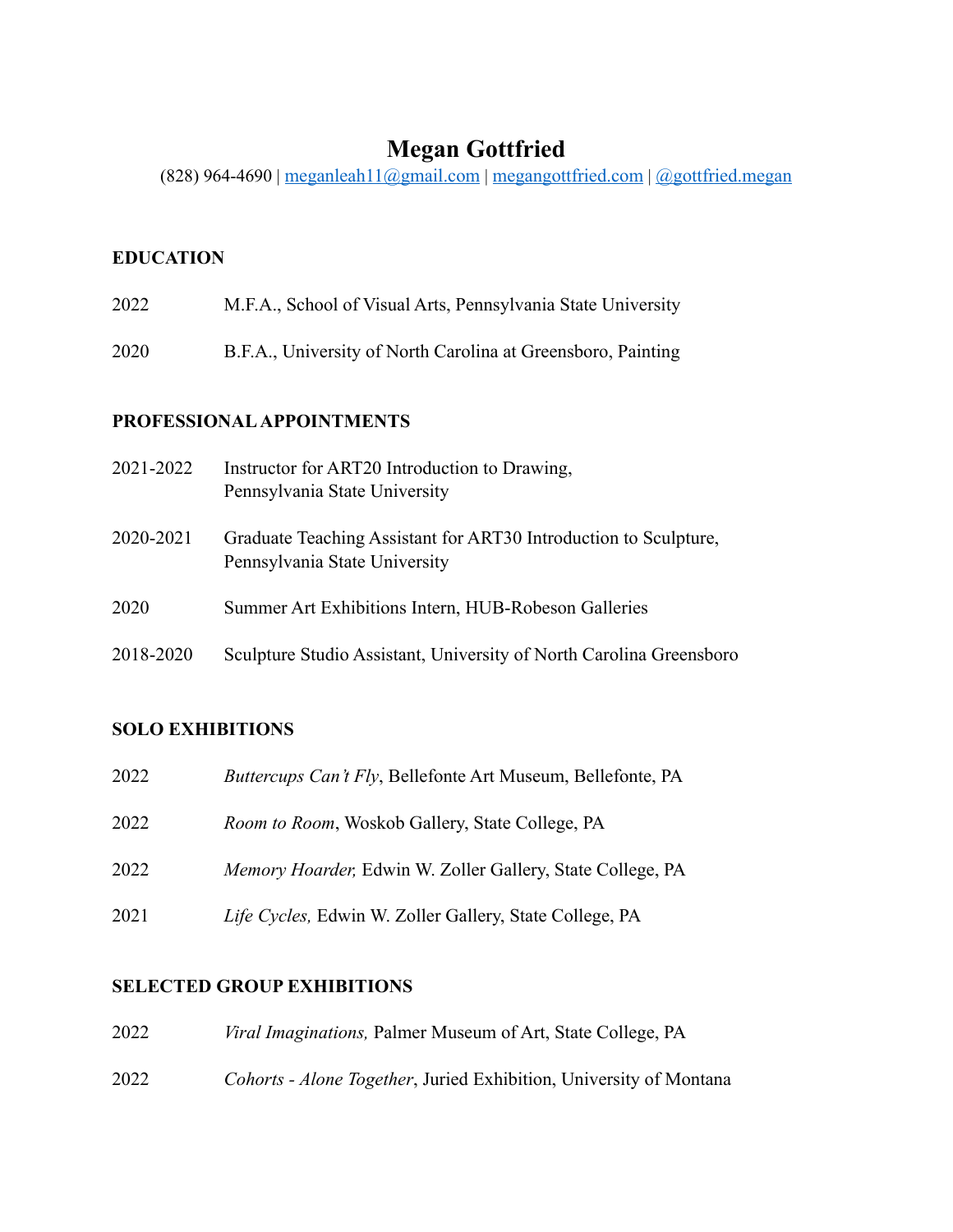| 2021        | Graduate Research Exhibition, HUB-Robeson Galleries, State College, PA                                  |
|-------------|---------------------------------------------------------------------------------------------------------|
| $2021 - 22$ | Unprecidemic, 2 <sup>nd</sup> Year MFA Exhibition, Edwin W. Zoller Gallery, State College,<br><b>PA</b> |
| 2021        | Illuminated, 1st Year MFA Exhibition, Edwin W. Zoller Gallery, State College, PA                        |
| 2020        | Self to Others, Greensboro Cultural Arts Center, Greensboro, NC                                         |
| 2019        | A Walk Through Womxn's Worlds, Guilford College Gallery, Greensboro, NC                                 |
| 2018        | Untitled, Annual Tri-State Sculpture Exhibition and Conference, Concord, NC                             |

#### **AWARDS AND NOMINATIONS**

| 2021    | John Roe Sustainability Award Nomination  |
|---------|-------------------------------------------|
| 2021    | <b>SSAC Tree Nomination</b>               |
| 2020    | UNC-Greensboro Student Excellence Award   |
| 2019    | Salem Art Works Residency Scholarship     |
| 2018    | Bronze Leadership Award                   |
| 2016-22 | University Dean's List                    |
| 2016    | John P. Davis \$100,000 Art Scholar Award |

### **RESIDENCIES**

Salem Art Works Residency, NY, USA

## **CURATION**

*FRESH*, HUB-Robeson Galleries, State College, PA

# **PUBLICATIONS AND PRESS**